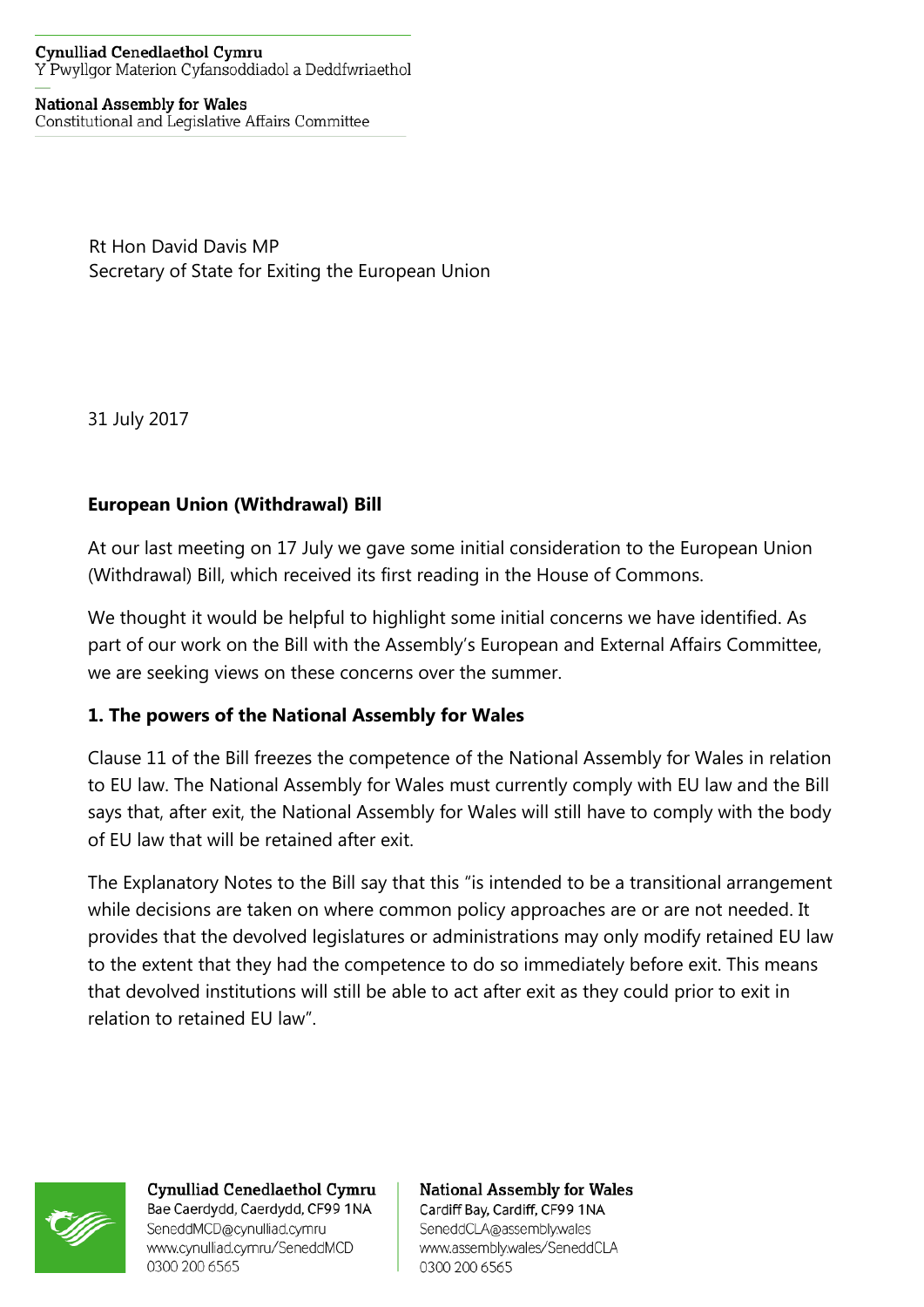However, the Bill does not include any such freezing in relation to the Westminster Parliament, which means that the UK's withdrawal from the EU is having an uneven impact on the constituent countries that make up the UK. As for moving out of this transitional arrangement, the Explanatory Notes clearly say that the agreement of the National Assembly for Wales will be needed when deciding where responsibilities will be held in future.

# **We are therefore concerned about the appropriateness of this transitional arrangement and in particular that the National Assembly for Wales will still have to comply with retained EU law, while the Westminster Parliament will not.**

## **2. Procedures for subordinate legislation**

The Bill sets out the procedure that applies to regulations made under the Bill, including regulations made by the Welsh Ministers that will be laid before the National Assembly for Wales.

Paragraphs 1(2), 5(2) and 6(2) of Schedule 7 to the Bill set out the regulations that are subject to the affirmative resolution procedure. Any other regulations are subject to the negative procedure (but see also regulations made in urgent cases, for example under paragraph 3 of Schedule 7).

**We are concerned that the Bill dictates to the National Assembly for Wales the procedure to be applied to regulations that are made by the Welsh Ministers in devolved areas and that are laid before, and scrutinised by, the National Assembly for Wales.** 

**We are also concerned that the procedure chosen for some of the regulation-making powers in the Bill may not be appropriate.** 

# **3. Powers to make regulations under clauses 7, 8 and 9 and Schedule 2 – scope of the powers**

The powers to make regulations under clauses 7, 8 and 9 and Schedule 2 set out a complex mix of rules as to when the powers can and cannot be used.

The powers in clauses 7, 8 and 9 and Schedule 2 are limited in various ways. For example, the clause 7 power must only be used to deal with any failure or deficiency in retained EU law arising from withdrawal. The clause 8 power must only be used to secure compliance

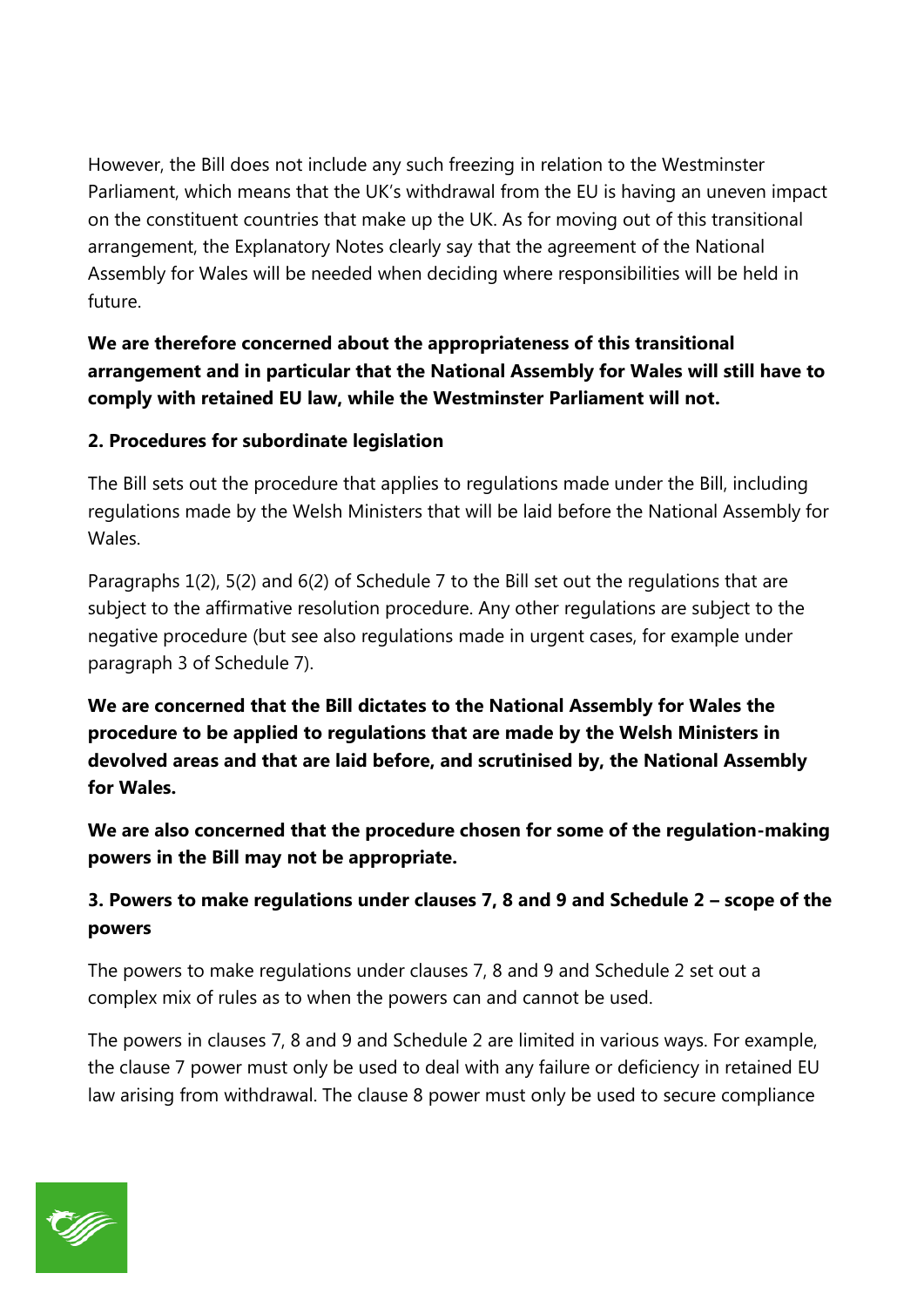with international obligations arising from withdrawal. The clause 9 power must only be used for the purposes of implementing the withdrawal agreement.

There are also other limitations on what the regulations can do. For example, the power to make regulations in clauses 7, 8 and 9 and Schedule 2 cannot be used to impose a tax or to change the Human Rights Act 1998 (see clauses 7(6), 8(3) and 9(3) for the full list of such limitations).

However, the Bill says that the power to make regulations under clauses 7, 8 and 9 and Schedule 2 includes the power to do anything that could be done by an Act of Parliament. This means that regulations could be used to amend primary legislation, including primary legislation passed by the National Assembly for Wales. The Committee has taken a strong interest in the use of Henry VIII powers when scrutinising Bills and as a matters of principle believes that, where such powers are used, the affirmative procedure must apply.

In addition, UK Ministers (but not the Welsh Ministers) could use powers given to them in the Bill to make regulations that amend the Government of Wales Act 2006, in a way that changes the powers of the National Assembly for Wales. Any such regulations would be subject to the affirmative procedure (see paragraphs 1(2)(f), 5(2)(f) and 6(2)(f) of Schedule 7 to the Bill).

### **We are concerned about:**

- **whether the powers to make regulations under the Bill are as clear as they could be;**
- **the extent of the powers and accordingly whether they should be subject to more limitations or fewer limitations;**
- **whether the extent of the powers in clauses 7, 8, 9, and Schedule 2(and the consequential and transitional powers in clause 17) provide scope for them to be used inappropriately;**
- **whether it is appropriate for the Bill to give the UK Ministers and the Welsh Ministers the power to make regulations that could be used to amend primary legislation made by the National Assembly for Wales; and**

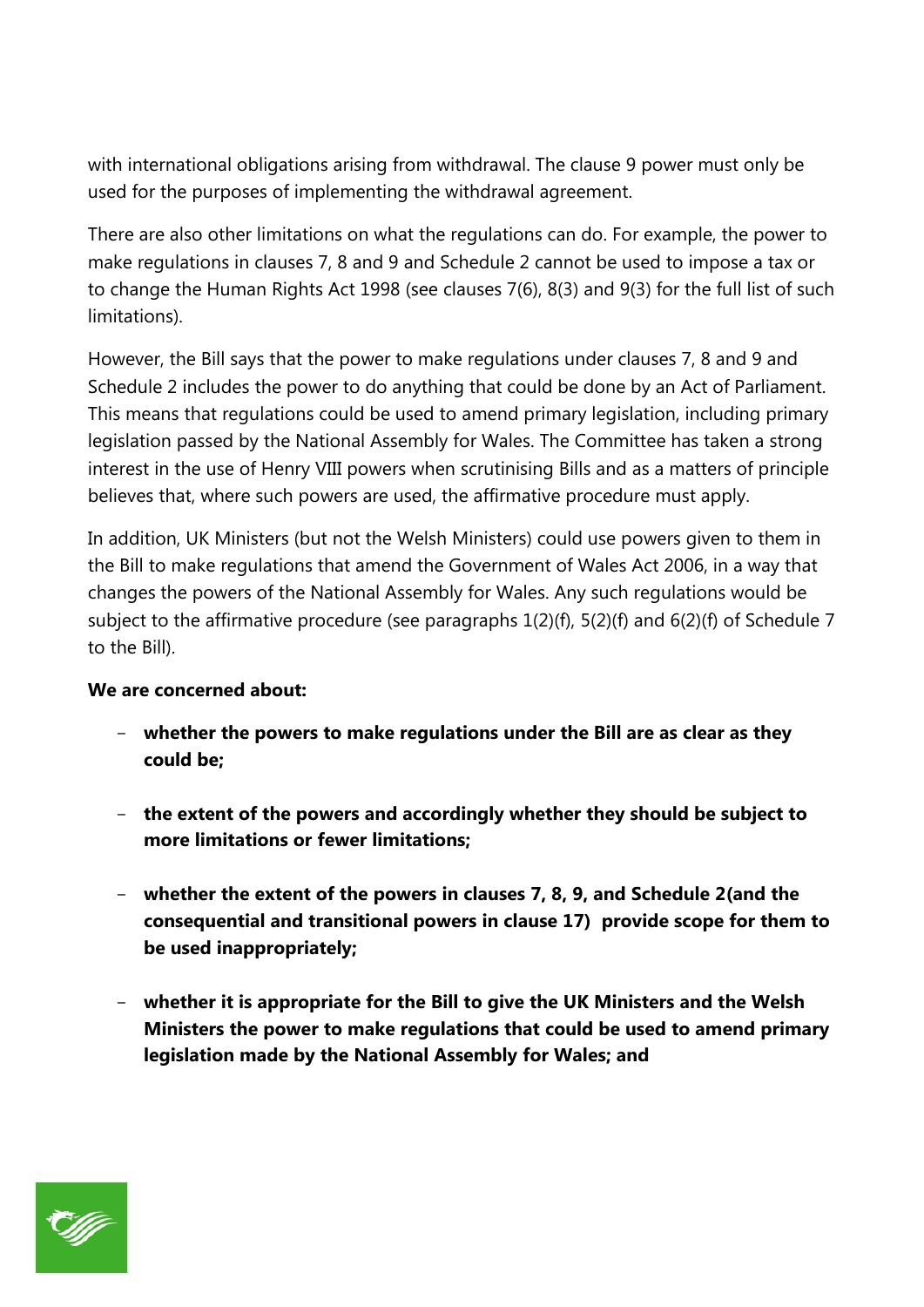- **whether it is appropriate that the Bill gives the UK Ministers the power to make regulations that could change the powers of the National Assembly for Wales.** 

## **4. Powers to make regulations under clause 7 and Schedule 2 – powers of UK Ministers compared to powers of the Welsh Ministers**

Clause 7 of the Bill gives very broad powers to UK Ministers to make subordinate legislation in the form of regulations; those regulations will be able to do anything that an Act of Parliament can do, and therefore the regulations could be used to amend primary legislation.

The broad scope of such powers always raises constitutional concerns, but the Committee highlights certain aspects of these powers that are of particular concern to Wales.

The Bill creates the concept of "retained EU law" which will apply in the UK after exit day. Retained EU law is made up of:

- "EU-derived domestic legislation" (clause 2 of the Bill). This category of retained EU law includes all the regulations that have been made by the Welsh Ministers to implement EU law in Wales. For example, the Marketing of Fruit Plant and Propagating Material (Wales) Regulations 2017 were made by the Welsh Ministers to implement EU Directives on the marketing of fruit.<sup>1</sup>
- "direct EU legislation" (clause 3 of the Bill). This category of retained EU law includes legislation made at EU level which has direct effect in Member States, meaning that the Member State does not have to do anything to implement the law because it applies automatically once it is made at EU level. For example, EU Regulation 1169/2011 was made by the European Parliament and the Council of the European Union (based on a proposal from the European Commission), and sets out requirements around food packaging and labelling. Other examples of direct EU legislation includes EU Regulations in areas such as fishing, agriculture, environment and medicines.

<sup>&</sup>lt;sup>1</sup> For information, examples of EU-derived domestic legislation made by the Welsh Ministers are included in the Annex



 $\overline{a}$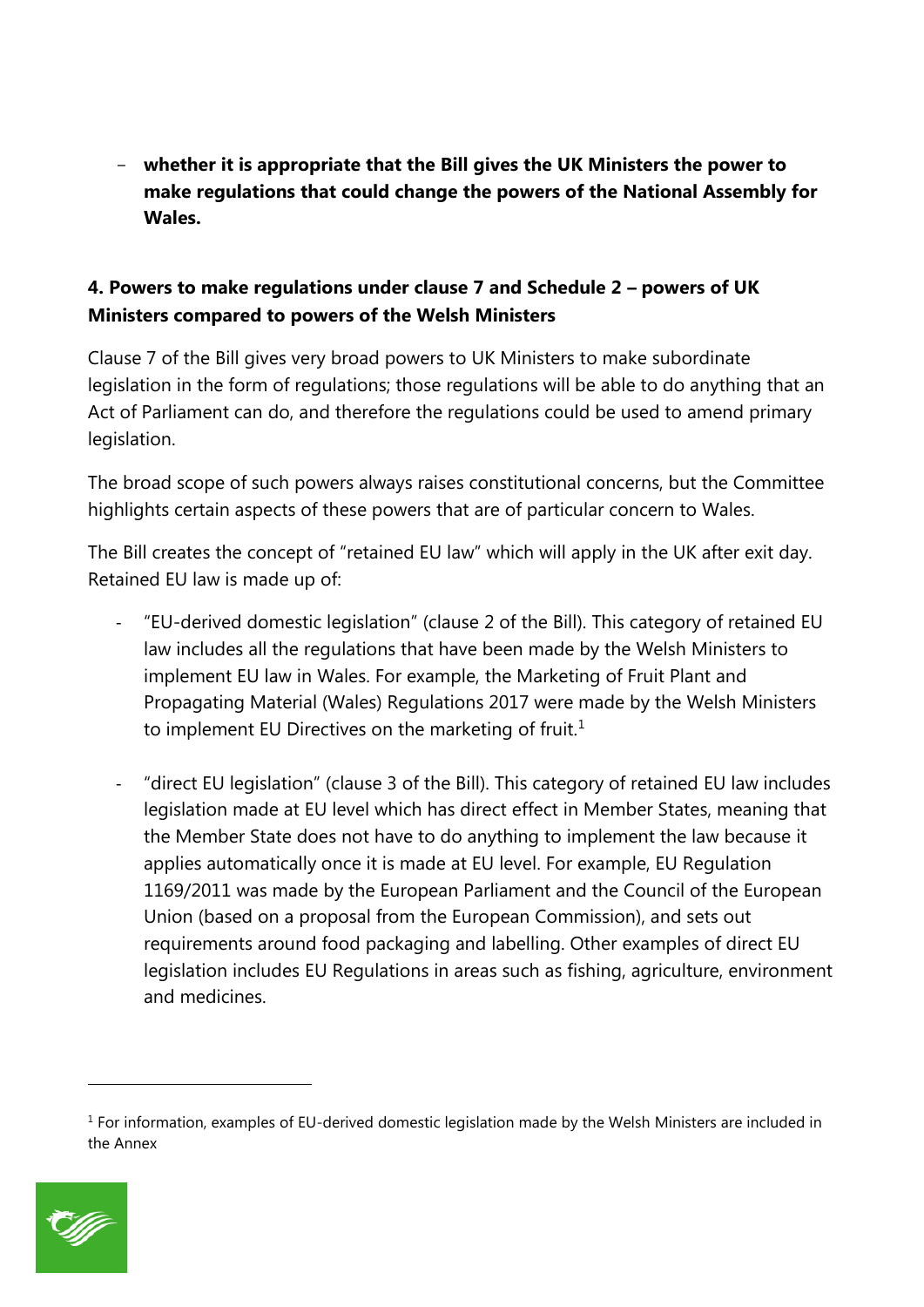- Other EU rights and obligations (clause 4). This category of retained EU law includes any other EU rights and obligations, not captured under clause 3 or 4. For example, article 18 of the Treaty on the Functioning of the European Union prohibits discrimination on the ground of nationality, and that right will form part of retained EU law (although the actual text of article 18 will not form part of retained EU law, the substance of the right will).

While UK Ministers are given very broad powers in relation to all three categories of retained EU law, the Welsh Ministers are given far narrower powers. In particular, the Welsh Ministers are not given any powers to modify retained EU law that comes within clause 3 or 4 of the Bill, even where the retained EU law applies in Wales and is in devolved areas such as fishing, agriculture and the environment. Also, while the Welsh Ministers are given powers to modify retained EU law that comes within clause 2, those powers are significantly narrower than the powers given to UK Ministers; Schedule 2 to the Bill sets out the constraints that apply to the powers given to the Welsh Ministers.

**Notwithstanding our concerns at the breadth of powers generally, we are also concerned at the implications of giving powers to UK Ministers, including powers to modify direct EU legislation in devolved areas in Wales, which are much broader than the powers being given to the Welsh Ministers.** 

# **5. The Charter of Fundamental Rights**

Clause 5(5) of the Bill says that the Charter of Fundamental Rights will not be part of domestic UK law on or after exit day, but clause 5(6) says that this does not affect the retention of fundamental rights or principles. So while the Charter itself will not form part of domestic UK law after exit, the underlying fundamental rights and principles will. The Explanatory Notes to the Bill say: "By converting the EU *acquis* into UK law, those underlying rights and principles will also be converted into UK law, as provided for in this Bill".

# **We are concerned about whether those underlying fundamental rights and principles are sufficiently safeguarded under the Bill. In particular, are there any fundamental rights and principles that will not be converted into domestic legislation?**

I hope you find our initial views helpful as we consult over the summer and that they will be of use as you take the Bill through the UK Parliament.

I am copying this letter to the Secretary of State for Wales, the First Minister of Wales, the National Assembly's Chair of the External Affairs and Additional Legislation Committee, the

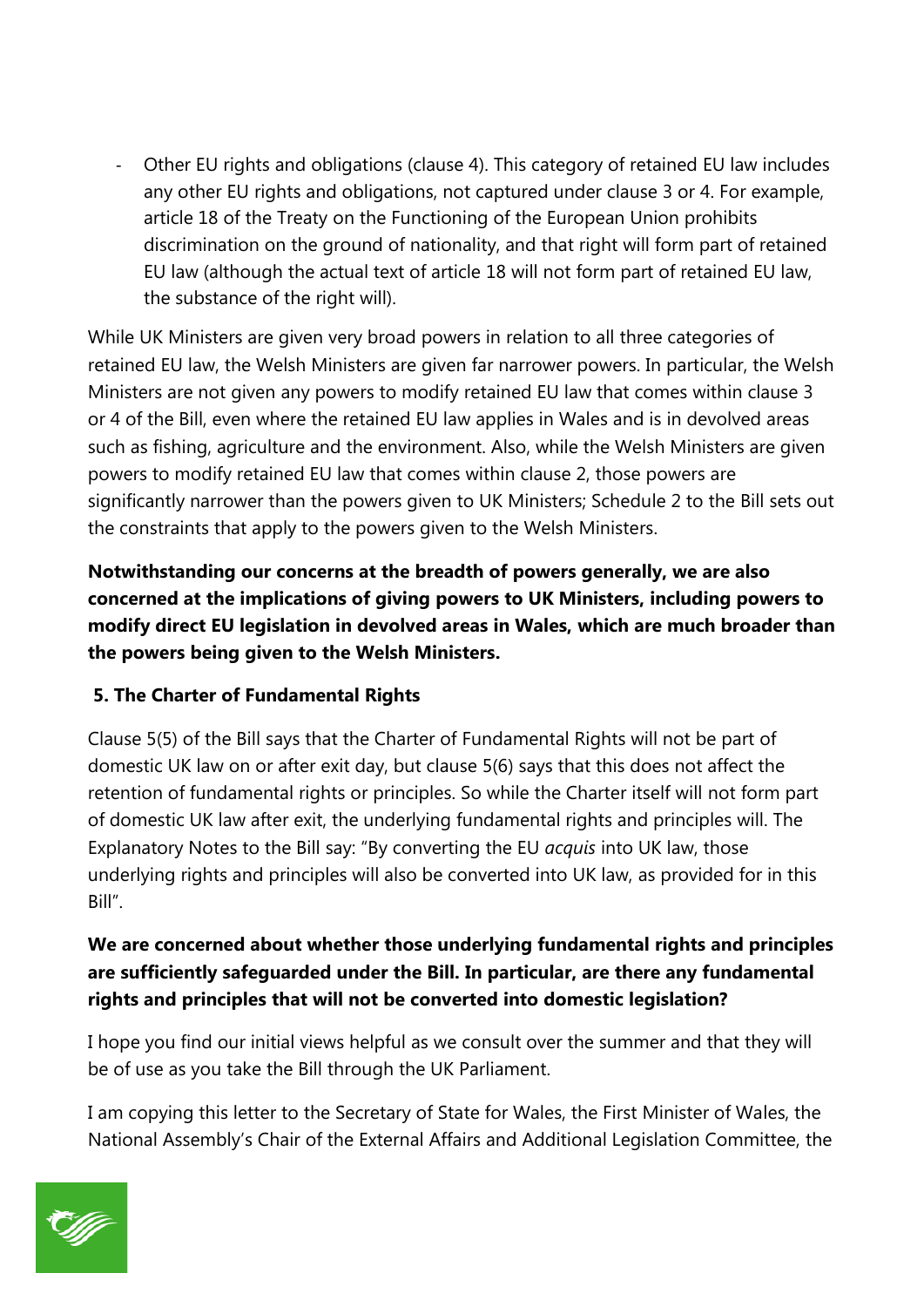Llywydd of the National Assembly for Wales, the Chair of the House of Commons Public Administration and Constitutional Affairs Committee, the Chair of the House of Lords Constitution Committee, the Chair of the House of Lords EU Select Committee and the Chair of the Finance and Constitution Committee in the Scottish Parliament.

Yours sincerely

How Iranca-Davies

**Huw Irranca-Davies** Chair

Croesewir gohebiaeth yn Gymraeg neu Saesneg.

We welcome correspondence in Welsh or English.

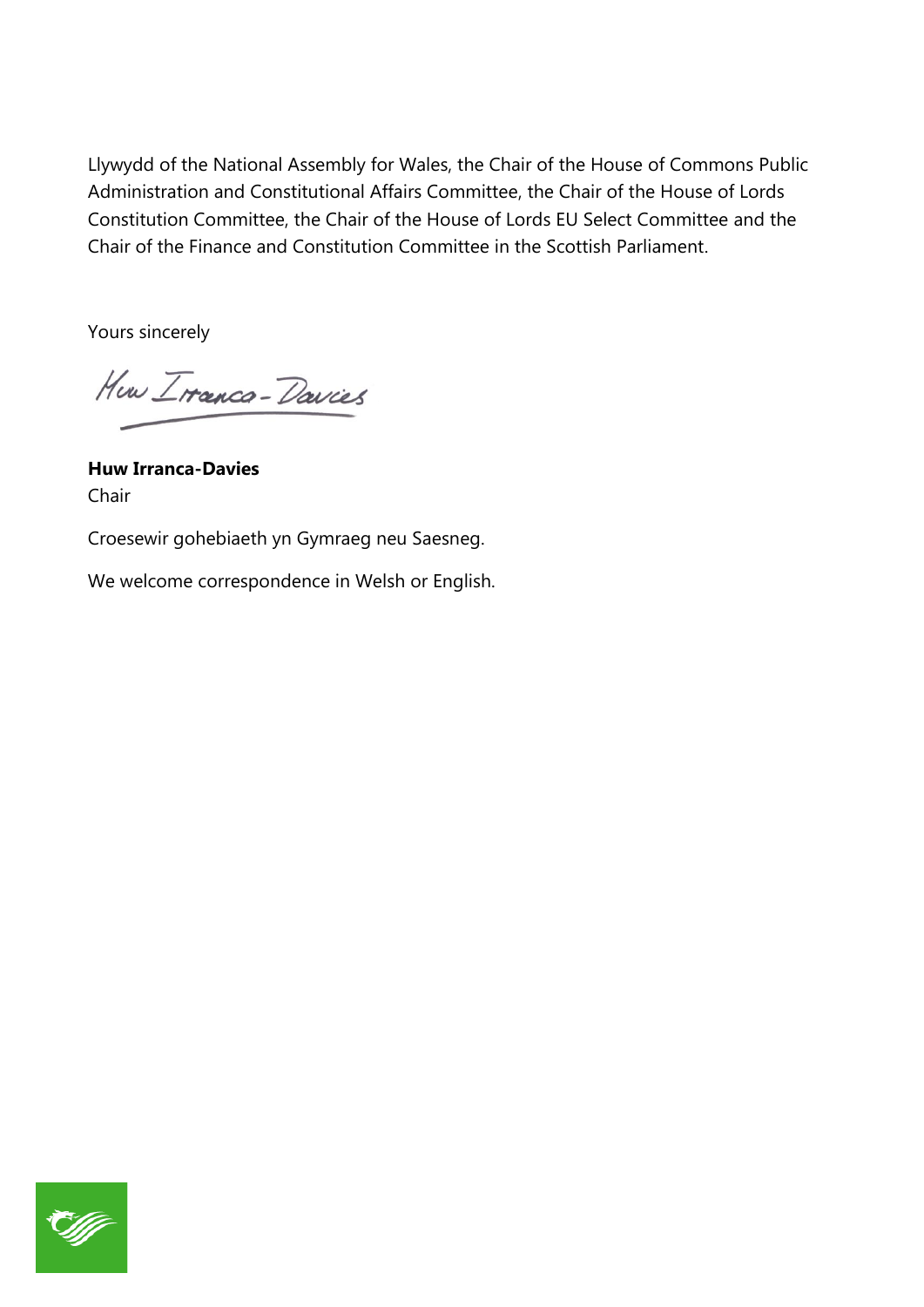#### **Annex - Examples of EU-derived domestic legislation made by the Welsh Ministers**

School Milk (Wales) Regulations 2017/724

Marketing of Fruit Plant and Propagating Material (Wales) Regulations 2017/691

Town and Country Planning (Environmental Impact Assessment) (Wales) Regulations 2017/567

Environmental Impact Assessment (Agriculture) (Wales) Regulations 2017/565

Bathing Water (Amendment) (Wales) Regulations 2017/453

Building Regulations &c. (Amendment) (Wales) Regulations 2016/611

Animal Feed (Composition, Marketing and Use) (Wales) Regulations 2016/386

Animal Feed (Hygiene, Sampling etc. and Enforcement) (Wales) Regulations 2016/387

Common Agricultural Policy (Amendment) (No. 2) (Wales) Regulations 2016/217

Nitrate Pollution Prevention (Wales) (Amendment) Regulations 2015/2020

Natural Mineral Water, Spring Water and Bottled Drinking Water (Wales) Regulations 2015/1867

Planning (Hazardous Substances) (Wales) Regulations 2015/1597

Country of Origin of Certain Meats (Wales) Regulations 2015/1519

Environmental Damage (Prevention and Remediation) (Amendment) (Wales) Regulations 2015/1394

Common Agricultural Policy Basic Payment and Support Schemes (Wales) Regulations 2015/1252

Common Agricultural Policy (Integrated Administration and Control System and Enforcement and Cross Compliance) (Wales) Regulations 2014/3223

Rural Development Programmes (Wales) Regulations 2014/3222

Agricultural Subsidies and Grants Schemes (Appeals) (Wales) (Amendment) Regulations 2014/2894